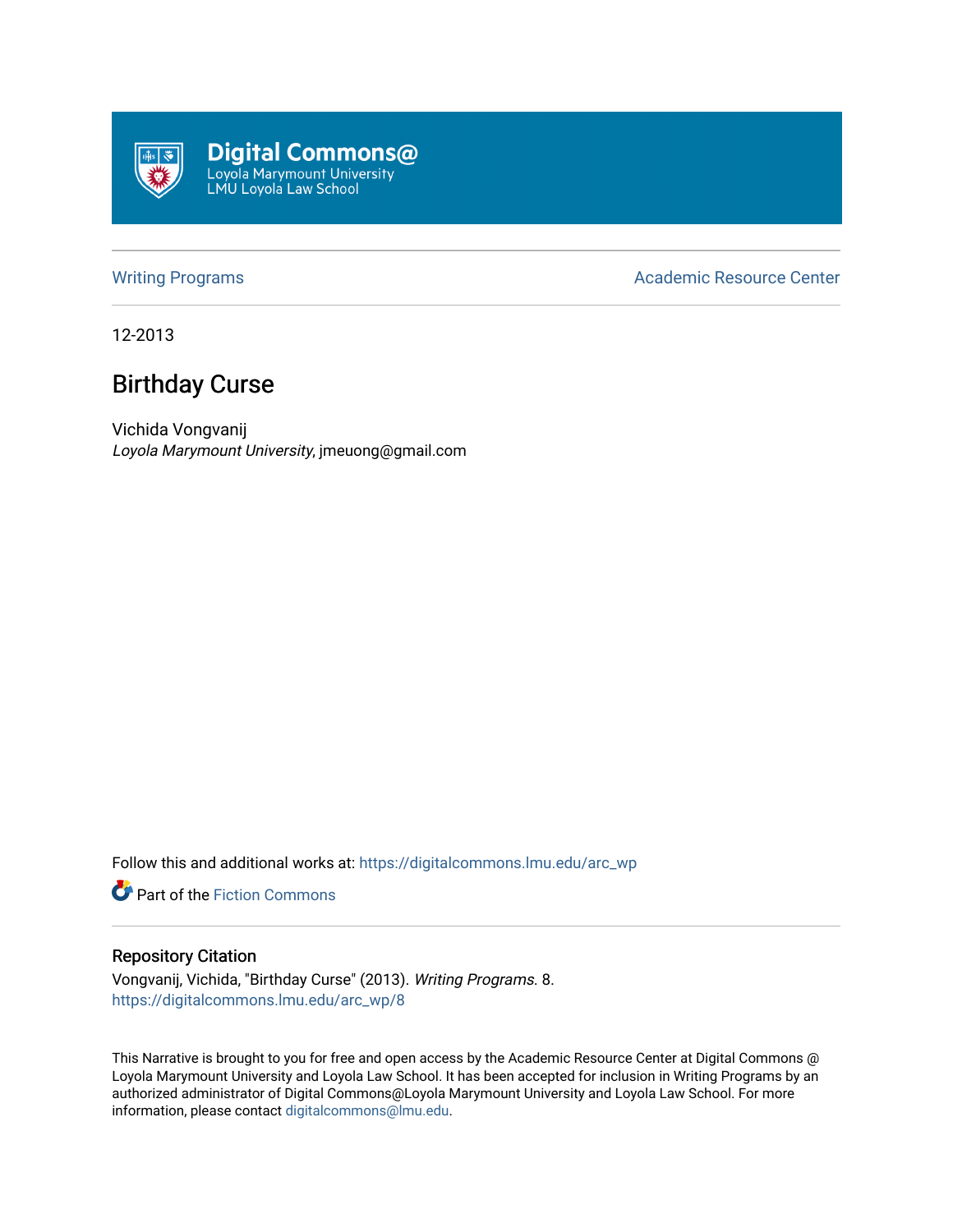Birthday Curse

by

Vichida Vongvanij

An essay written as part of the Writing Programs

Academic Resource Center

Loyola Marymount University

Fall 2014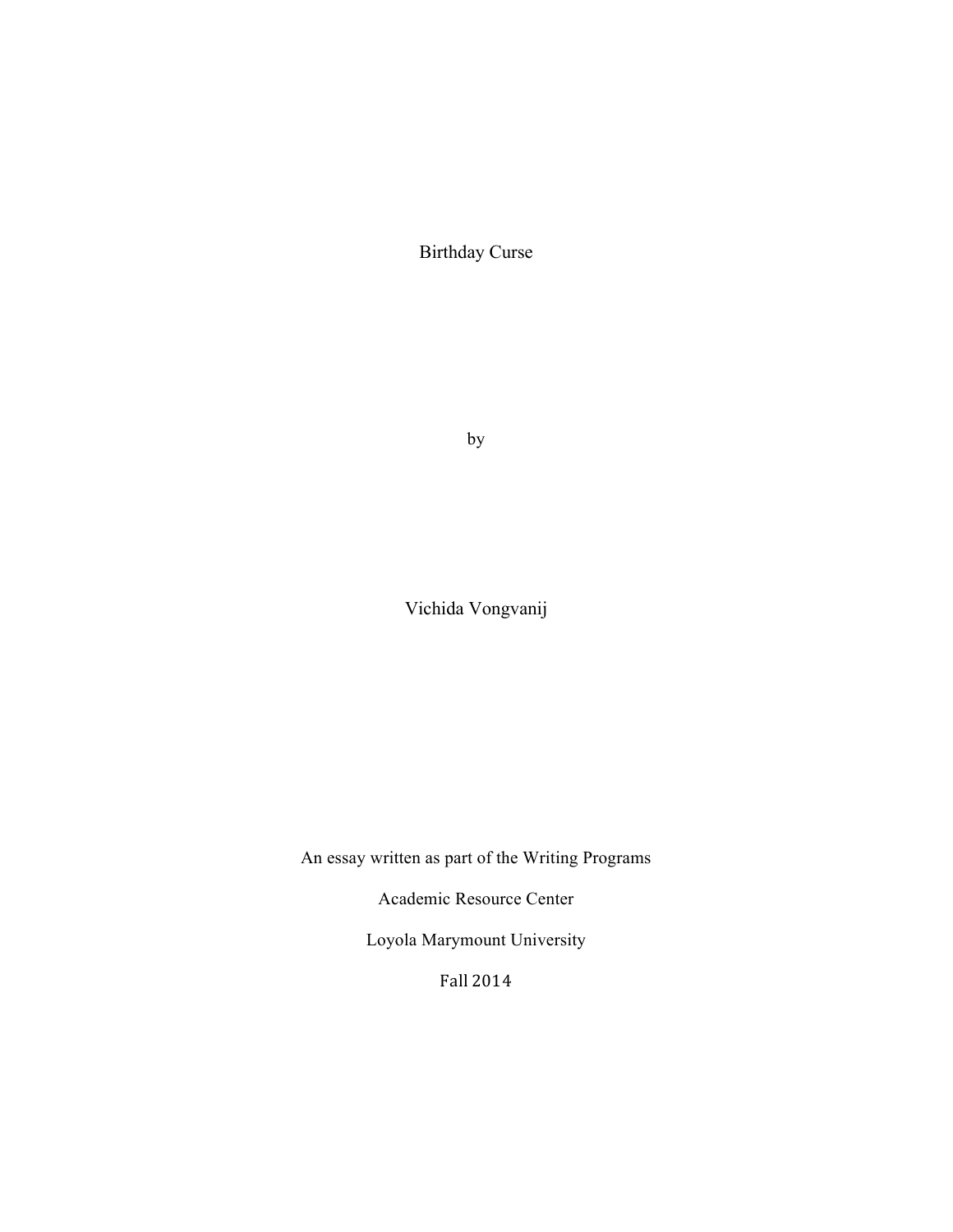The clock rang loudly, signifying that half the day had passed. The brightly lit sunlight traveled its way past the window and through multiple gaps of the abruptly closed curtain into my beautifully decorated bedroom. The familiar tune of the clock echoed into my ear at the same time as the sunlight hit my eyes. For one quick second, my heart dropped, thinking I was in a foreign place; a second later I then realized I was safe. *This is not that time of the year anyway*, I thought to myself. I slowly pushed myself out of the king-size bed I was on while unintentionally resting my eyes upon the old picture frame I longed to get rid of. A rush of mixed emotions hit me, blinding my mind with unwanted memories of the past.

I was born with a curse, a bizarre deadly curse. Something bad will always happen to me on the  $31<sup>st</sup>$  of October, my birthday. The degree of awfulness intensified year after year as I became older and wiser. On the day I turned thirteen, I woke up in the midst of vast falling snow and fought a giant wicked bear. On the day I turned fourteen, I woke up in the middle of an arid wilderness and fought a mutated frog. On my latest birthday, when I turned fifteen, I woke up in an old abandoned castle and fought an eerie looking spider. I woke up in distinct places every birthday and received a mission to either overcome these hindrances or die. The ultimate goal remained the same throughout the years. It was probably the simplest yet the hardest goal to complete—to do whatever I could to survive the 24 hours of my cursed birthday in order to come back to living in the normal world again. Despite how many times I tried to avoid falling asleep on the night before my birthday, I never succeeded.

Time flew by like falling leaves. I looked out the window, observing others' lives as the cars moved unhurriedly along the road. There were pumpkins everywhere, some carved and some weren't. Shops' and restaurants' front doors were decorated with manmade spider webs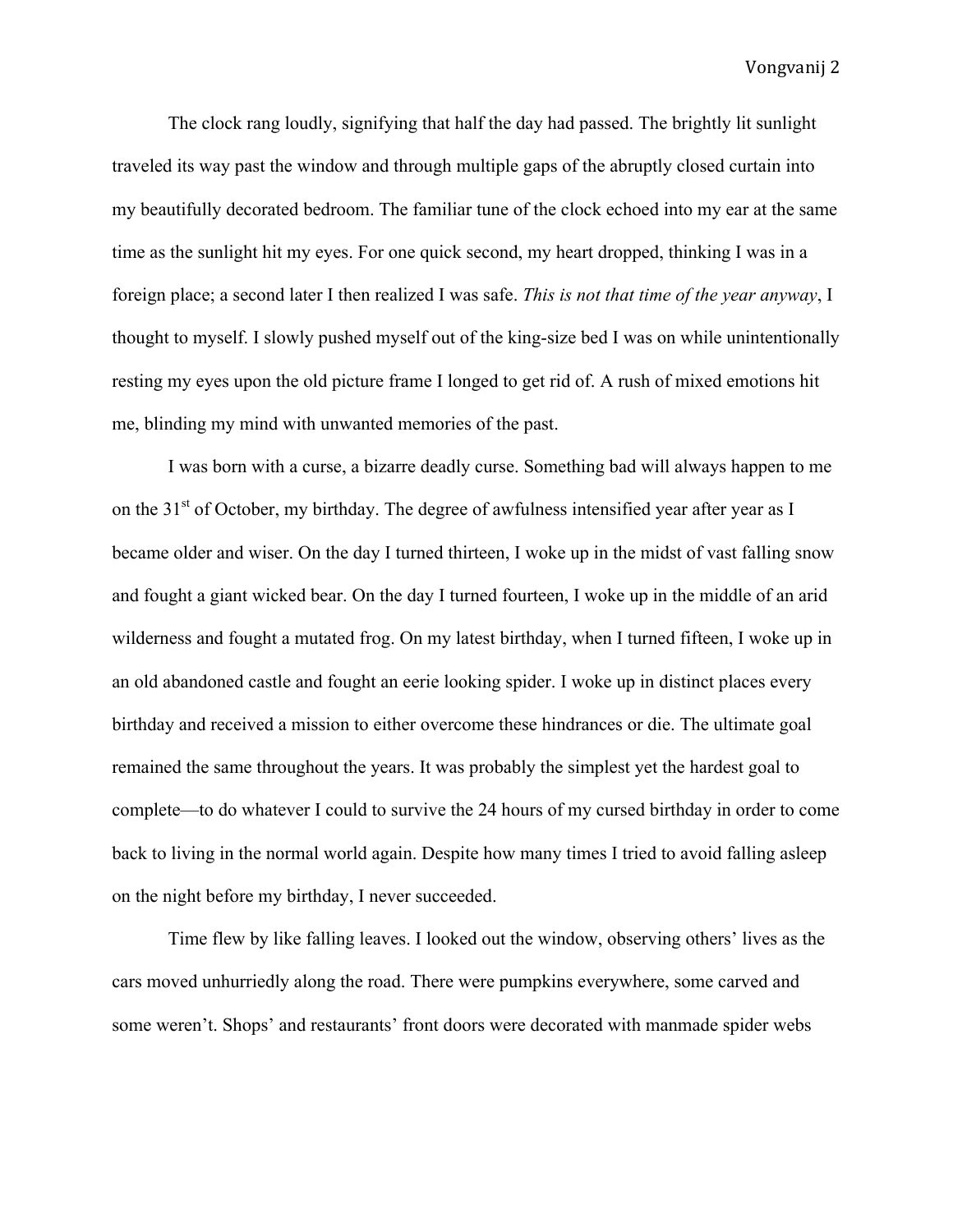and skeleton masks. Today was of course the  $30<sup>th</sup>$  of October, the day prior to Halloween, the day prior to my birthday, and the day prior to my utmost nightmare.

Night emerged as the sky darkened. The blackness of the sky offered neither the appearance of the shimmering stars nor the trace of hazy clouds. The stillness of the air bargained no serenity to my restless mind.

"Sally dear, you should go to bed," said Mom, whose voice broke through the silence and pulled me out of my own realm of thoughts. My mom is a modern day psychologist who deals with patients' minds and behaviors. She is always busy; never takes a day off from work except when truly necessary. Although my mom and I rarely share personal time together, I am grateful that she made me her priority and took three dates off every year. To no one's surprise, the three dates are  $30^{th}$ ,  $31^{st}$  October, and  $1^{st}$  November, the days I needed her most.

"Your mom is right dear, you should rest. And don't worry, everything will be fine. We will be right next to your bed," said Dad who suddenly appeared out from my bedroom door, and walked hurriedly towards me with a huge cup in his hand. My dad is as active as my mom working as a computer scientist. He spends hours and hours researching and experimenting with complex technology. My parents have made it a tradition for them to take the three days off just to spend time looking after me, for neither one of them could offer me a reason regarding my birthday curse.

The smell of chamomile tea diffused across the room from the cup my dad was holding. The light familiar scent of the tea calmed me as I could feel my muscles relaxed and body became less tensed. My dad handed over a cup of hot chamomile tea to me as soon as he reached me. He looked slightly impatient when he ordered me to drink the chamomile tea from the cup he prepared. I drank from this giant cup every year on the night prior to my birthday. It made me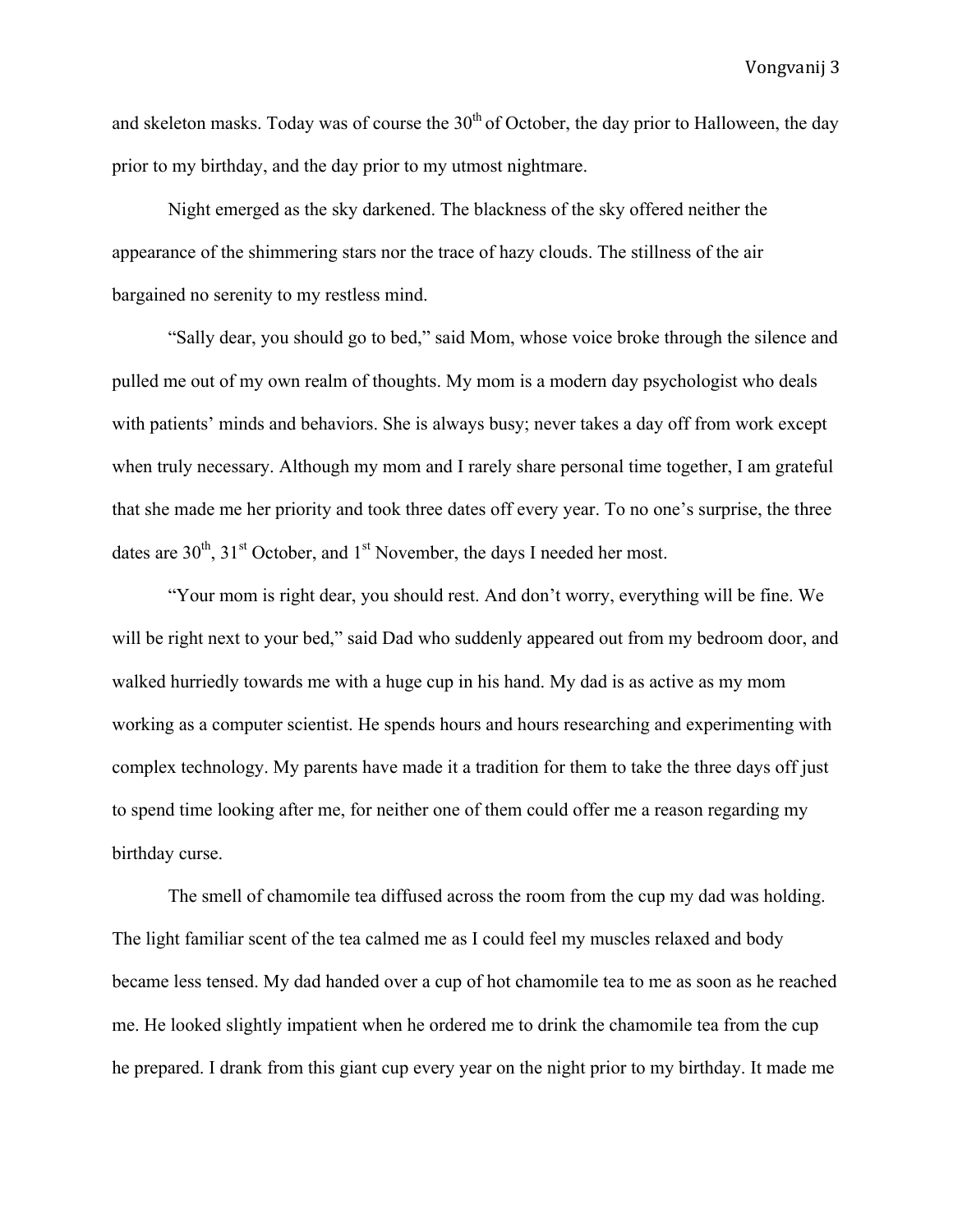feel at ease even though I was frightened of what to come after I woke up again. My throat felt so warm after I drank half of the cup, so I handed the half empty cup back to my dad. He immediately pushed the cup back to me and I tumbled backward as a response to his unexpected action. Realizing that his action had startled me, my dad quickly recovered and composed back to his normal self. He kindly, yet forcefully insisted I finish the whole cup. Despite feeling rather full, I listened to him and finished the drink. Afterwards, I slowly walked back to my bed, feeling as light as a feather. It wasn't until the second when my back touched the surface of the bed did I feel a sharp pain piercing through my brain. I sensed bodies moving swiftly around me, I heard some voices whispering, and I tasted intense bitterness on my tongue. Then within the speed of light, pain squeezed all my senses into nothing but darkness.

In the hour when the sun bathed through the woods replete, I began to regain my consciousness. Once again, my paled appearance flushed back into life. I pushed myself onto a standing position and began to carefully explore my new surroundings. I was encircled by nature: vividly colored trees and flowers. I had never woken up in such an environment saturated with so much life and energy before. This new sensation somehow scared me. I continued walking further into the forest, constantly turning my head from left to right. I walked under the burning sun for hours, and hunger slowly deprived me of my energy. Just then a bright red colored apple hit my eyes. My legs automatically moved straight to my first meal of the day. I picked up the delicious looking apple, and just when I was about to consume it, out of nowhere a group of birds came rushing above me and started chirping in a high, sharp, piercing noise. Group after group responded with an alarming speed and took flight right after they were done. Despite not being the bird itself, my instinct told me that the birds were warning one another of certain danger. I panicked, thus started picking up my pace towards the direction the birds went.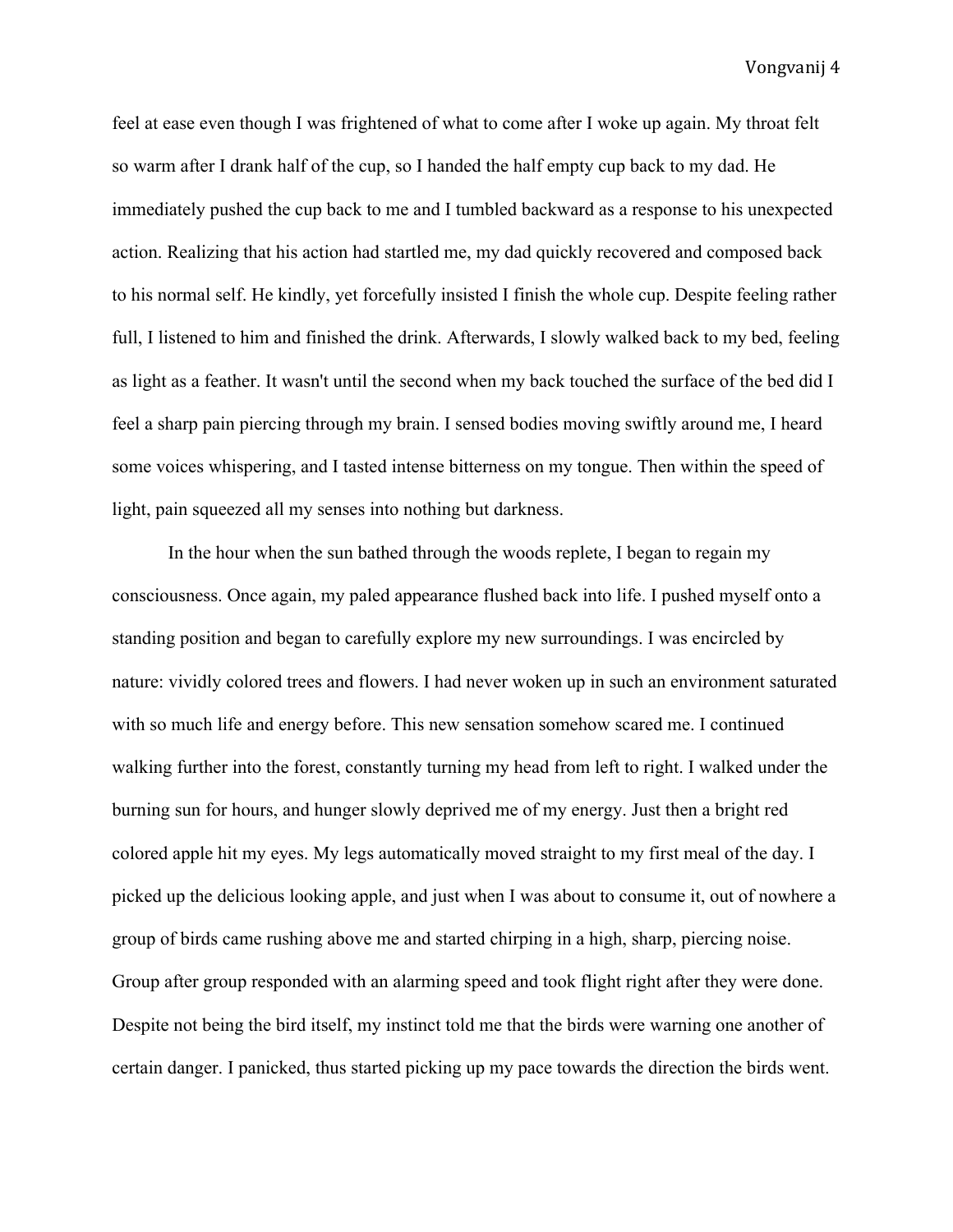I spend hours tracking along the woods. My stomach growled loudly out of hunger and frustration; my body was debilitating due to the lack of energy. *Why did those birds rush away? I wonder. I am certain they must have been running away from something.* I thought to myself. *Thump thump thump thump thump!* And all of a sudden, massive crowds of cheetahs were sprinting crazily towards my way. Their slim paled brown bodies covered with black spots moved so swiftly in contrast to my body, which for a brief moment froze in terror and felt as heavy as a mountain. Without thinking, my restless legs started advancing forward with a rush of adrenaline*. I cannot run fast enough, they will soon surpass me and I will be eaten*. Horror thoughts ran through my mind and I couldn't help but feel terrified by these fast moving carnivores. I decided impulsively to turn and hide in the nearest cave, only to find out that the cheetahs were following my lead. Heart pounding, legs moving, and mouth grasping for more air, I could not decide what to do. Right then, rapidly pursuing the animals, a large group of native hunters appeared behind the crowds of cheetahs. For a moment I thought I was safe since these tribal hunters were human like me. But then I was wrong. The birds and cheetahs were running away from this group of monstrous hunters who from where they first appeared had mercilessly killed numerous lives. I clenched my fist and drove it deep into the ground to pull myself back into reality. I needed to focus. I couldn't afford to be seen by the hunters nor touched by the cheetahs. I was in a cave, and in front of me was a vast river with rushing steam. To stay or go; these were the questions I contemplated. Whether I am now lost in the woods of illusion or reality, I did not want the demons to haunt me in perpetual pursuit. I needed to fight and face my fear. Just then I decided to slowly peek out from the big rock I was hiding behind. *Hiss hiss Grrrrrr!!!!* This is where it ended. My shield of bravery reduced to nothingness as I peeked from the rock only to find the famished hunter, staring directly at my face, sat an inch away holding a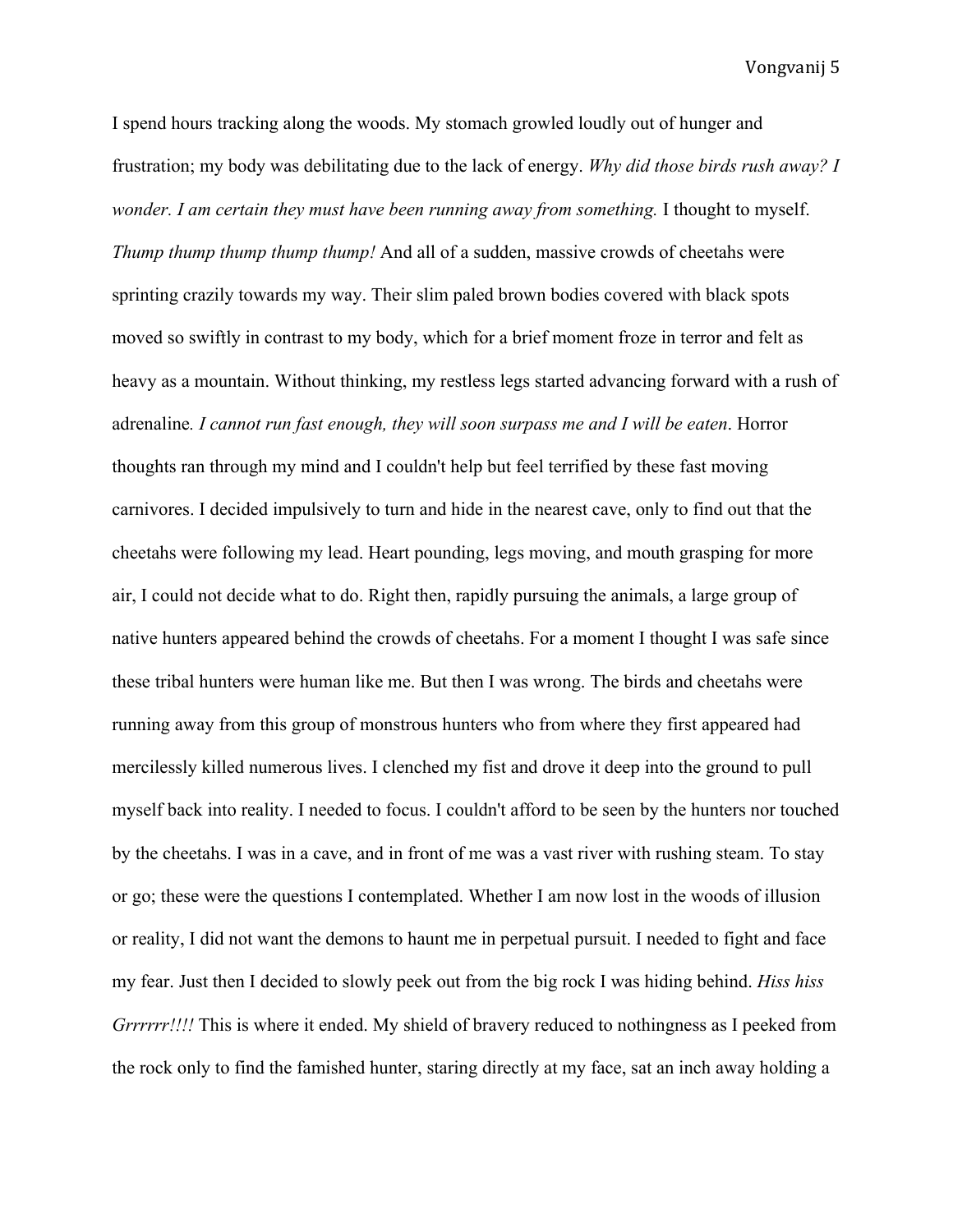bloody knife. There was no time to scream. There was no time to cry. Without a second thought I ran and jumped into the nearby fast-flowing river, not caring about the fact that I could not swim. The abrupt change of surrounding temperature from warm to icy cold froze my body functions momentarily. I had neither control nor strength to prevent my feeble body from crashing downwards into the vast ever-deep sea. I gazed up at the sky once more before closing my eyes to whatever that was waiting.

"She is doing well so far. She surpassed her fear of the birds and the cheetahs," said a woman's voice.

. . .

"Now there is only one challenge left before she becomes the first subject to complete all fear landscapes and finally become the first mentally-trained human soldier," said a male voice.

"She will face the hunter in three, two, one…beep beep beep beep beep BEEEEP!!! The emergency alarm?! No. No way. NO!" screamed the female.

Distant childhood memories shimmered hazily in my mind. I remembered the old picture frame in my bedroom, disgusted by the existence of my own self in the picture. That baby, cursed baby, why was I born into this world? My heart tore from my chest with mourning as I thought of my parents who must have suffered raising a troubled child like me. But then…

"She cannot afford to die! She is one of the only five subjects who survived 15 trials and lived for 16 years!" said a familiar voice.

"You think I want her to die? She is our only hope to make it big in the science world again!" said another familiar voice.